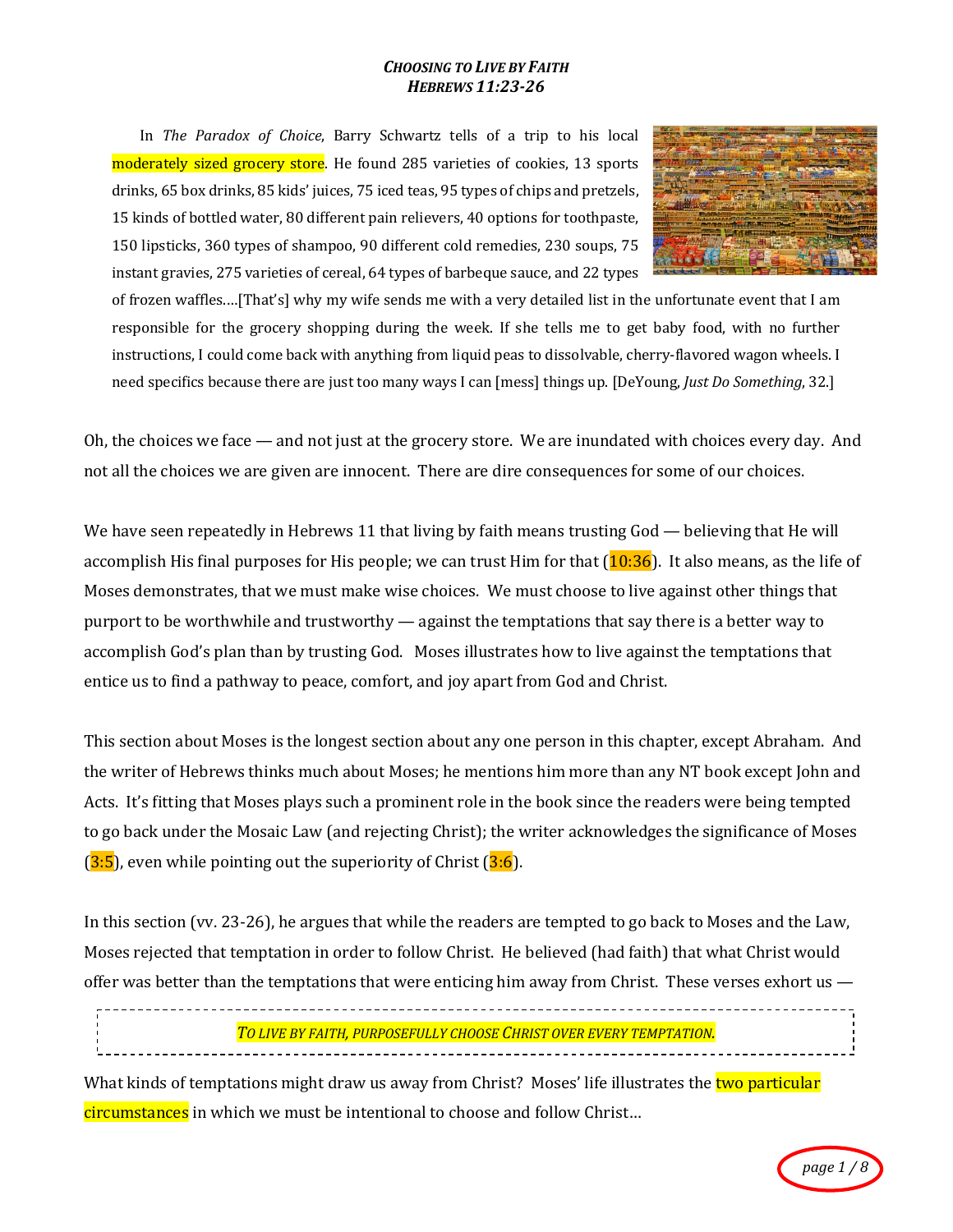# **1.** Choose to Believe Christ When **EXTERNAL PRESSURES** Tempt You to Disobey (v. 23)

- $\checkmark$  Remember what God has **REVEALED**
- $\checkmark$  Remember the fear **OF GOD**
- 2. Choose to Believe Christ When **INTERNAL DESIRES** Tempt You to Disobey (v. 24-26)
	- $\checkmark$  Remember your spiritual **AFFILIATION** (vv. 24-25a)
	- For Remember that sin's pleasures are **PASSING** (v. 25b)
	- For Remember that the world's rewards are **PASSING** (v. 26a)
	- Formon Remember the **RICHES** of Christ's rewards (v. 26b)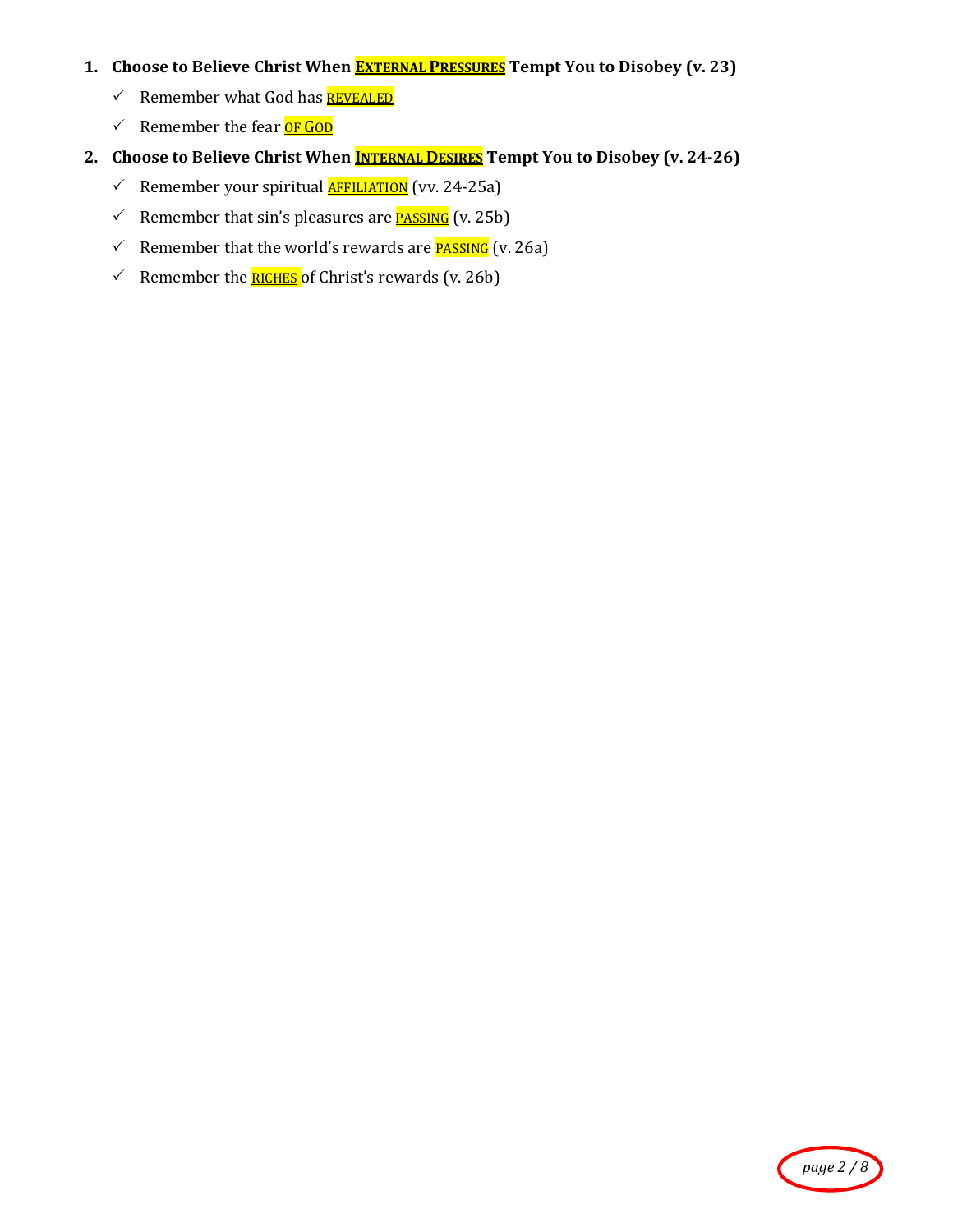#### *TO LIVE BY FAITH, PURPOSEFULLY CHOOSE CHRIST OVER EVERY TEMPTATION.*

## **1.** Choose to Believe Christ When EXTERNAL PRESSURES Tempt You to Disobey (v. 23)

- In verse 23, the writer introduces the life of Moses by saying, *By faith, Moses, when he was born...* 
	- $\checkmark$  We know that the writer is not talking about Moses' personal faith, but is referring to the circumstances in his life which precipitated faith in others. We know that from the phrase *when he was born*, which is emphasizing the circumstance ("when") and that his parents' actions are emphasized — and they are doing something *for him* (*hid him*); he isn't acting on his own.
	- $\checkmark$  You remember these circumstances (we read it earlier in **Exodus 1-2**)
		- There is a new king in Egypt  $(Ex. 1:8)$  and he is fearful of the Israelites  $(1:9-10, 12)$
		- $\triangleright$  So he demanded that all male Israelite infants be euthanized  $(1:16)$
		- $\triangleright$  At least two of the mid-wives were unwilling to submit because they feared the Lord (1:17, 21)
		- > Moses' parents (Amram and Jochebed) *hid Moses* for three months (2:2)
	- $\checkmark$  Notice that this temptation is external to the participants in the story someone (government) is commanding God's people to rebel against God's dictates. The pressure is outside of them and it is compelling them to conform to a standard contrary to God's purposes and plan.
	- $\checkmark$  That the writer uses this circumstance is appropriate because it is not unlike the situation faced by the readers of this letter.
		- They were being persecuted  $(10:32-34)$ , though probably not yet martyred  $(12:4)$ .
		- $\triangleright$  So this is probably the persecution under Claudius (AD 49), in which the historian Suetonius tells us that "Jews were expelled from Rome because of riots in the Jewish community concerning Chrestus (almost certainly Christ). Christianity had been declared 'an illegal superstition' by the Roman Senate." [Coekin]
		- $\triangleright$  But martyrdom would come (inferred by 12:4) and experienced under Nero and Domitian.
	- $\checkmark$  How should they respond to persecution? They should look to the ancient example of Moses' parents, for how people have (and should) always respond to suffering. They responded *two ways.*
	- $\checkmark$  The question is timely for our day as well; there is increasing outward pressure to give up our "ridiculous" and "archaic" beliefs in Christ and the Bible and be more palatable to the world.

#### **Remember what God has REVEALED**

- $\checkmark$  Why did Amram and Jochebed protect and hide Moses? Because they saw he was *a* **beautiful child**.
	- $\triangleright$  The word **beautiful** means "handsome, charming, uncommonly striking..." I would guess that every parent thinks that of their child. So it seems that the writer means something more than just "he was a pretty baby."
	- $\triangleright$  There are two textual clues about what is going on: this same word is used about Moses in

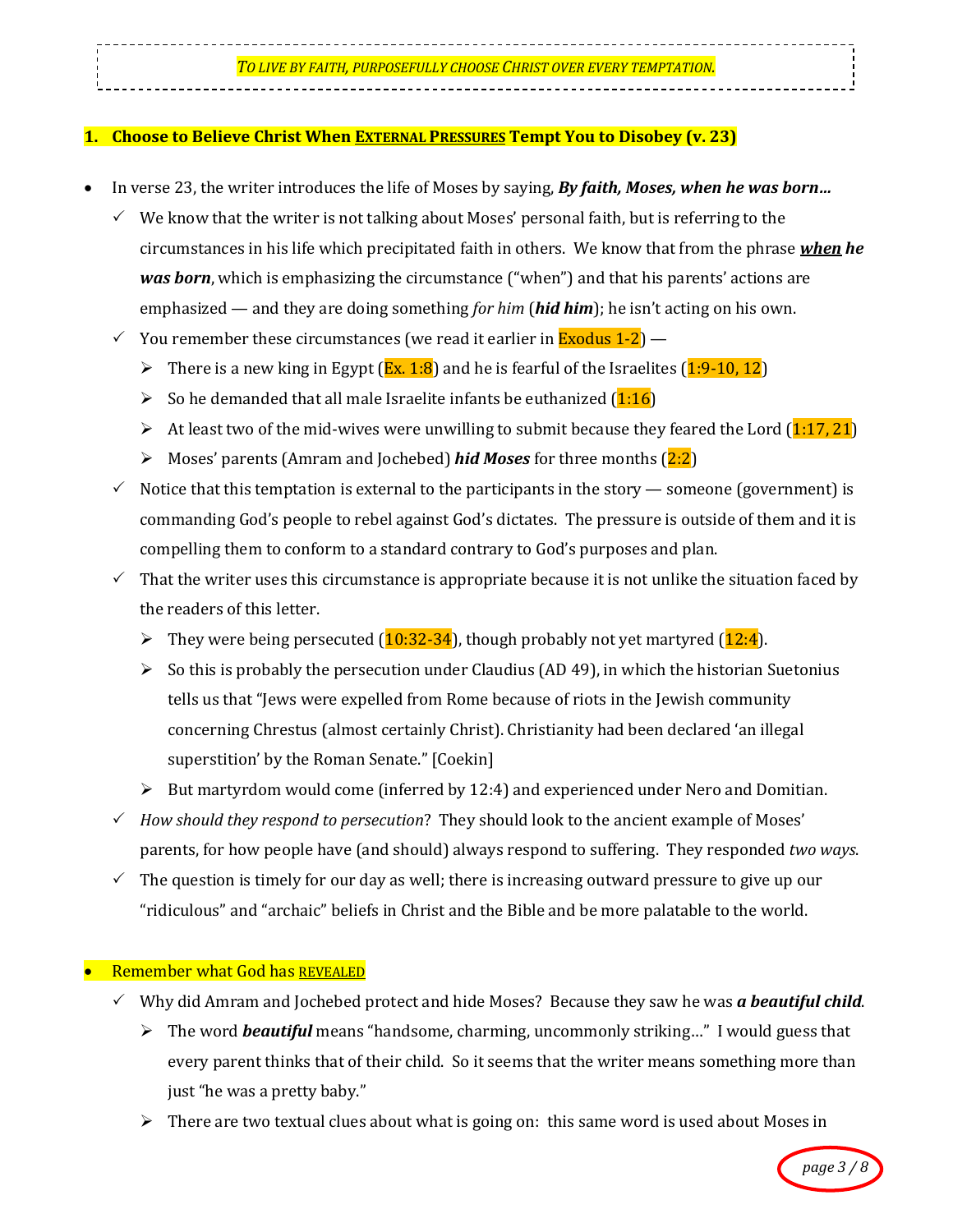Stephen's sermon in Acts  $7:20 -$  "It was at this time that Moses was born; and he was lovely in the sight of God, and he was nurtured three months in his father's home." That hints at the grace of what God had planned for Moses as Israel's leader. *Did God tell Amram and Jochebed?* Perhaps. (I'm slightly inclined to think that there was some special revelation of the plan.)

- $\triangleright$  Another clue is in  $Ex. 1:17$  the midwives refused to obey Pharaoh because they evidently had been taught and believed  $\frac{Gen. 9:6 -}{em}$  murder is an act of rebellion against God. So perhaps the Amram and Jochebed looked at Moses' beautiful body and thought about things like Ps. 139:13ff and said, "this is a child created in the image of God and we must protect him."
- $\checkmark$  Whether the parents were acting on a particular revelation from God to them about the uniqueness of Moses' eventual calling and ministry or on his creation in the image of God, they were acting on the revealed will of God. And they would not disobey, regardless of the cost.
- $\checkmark$  When pressured, they rightly asked the question, "Is this edict a violation of God's truth?" and then they purposefully chose and acted on what was honoring to God. That is a helpful pattern for us.

# **Remember the fear OF GOD**

- Five Second reason that Amram and Jochebed hid Moses was that they *were not afraid...*
- $\checkmark$  The verse does not say they "didn't believe the king's edict or ability." Undoubtedly they were convinced that the Pharaoh could/would take action against them if they were discovered.
- It is a little bit of conjecture to say this, but why did they not fear Pharaoh? Because they feared they Lord. They did not run from Pharaoh because they had found their refuge in God.
- $\checkmark$  They just were not overly concerned about his ultimate ability to harm them as the writer would later compel his readers, 13:6, and as Jesus commanded, "Do not fear those who kill the body but are unable to kill the soul; but rather fear Him who is able to destroy both soul and body in hell" **(Mt. 10:28)**. This really is a remarkable demonstration of faith by an "ordinary couple."
- $\checkmark$  This is also the norm for believers (which is the point of this chapter) —

"By faith, Moses' parents risked their lives to disobey Pharaoh to further God's salvation, as by faith Elijah risked his life to condemn Ahab and challenge Jezebel; as by faith Daniel disobeyed Darius and was thrown to the lions; as by faith John the Baptist condemned Herod's marriage to his brother's wife and was executed; as by faith Latimer and Ridley refused to say that Christ is on the table in the Lord's Supper and were burned alive…" 

"By faith, we can, like Moses' parents and so many Christians since, trust God enough and care for people enough to challenge and, if necessary, defy laws that impose immorality, abuse power, require idolatry, or silence the gospel, because by faith our conviction is that Jesus is Lord over presidents and parliaments and prelates, and so we are not afraid of powerful human authorities. And by faith in his word, God's Spirit will give us the courage we need to defy wicked employers and governments and denominations without being afraid of the consequences—because we are now living by faith in the King of kings, and Lord of lords! [Coekin, *Faith for Life*.]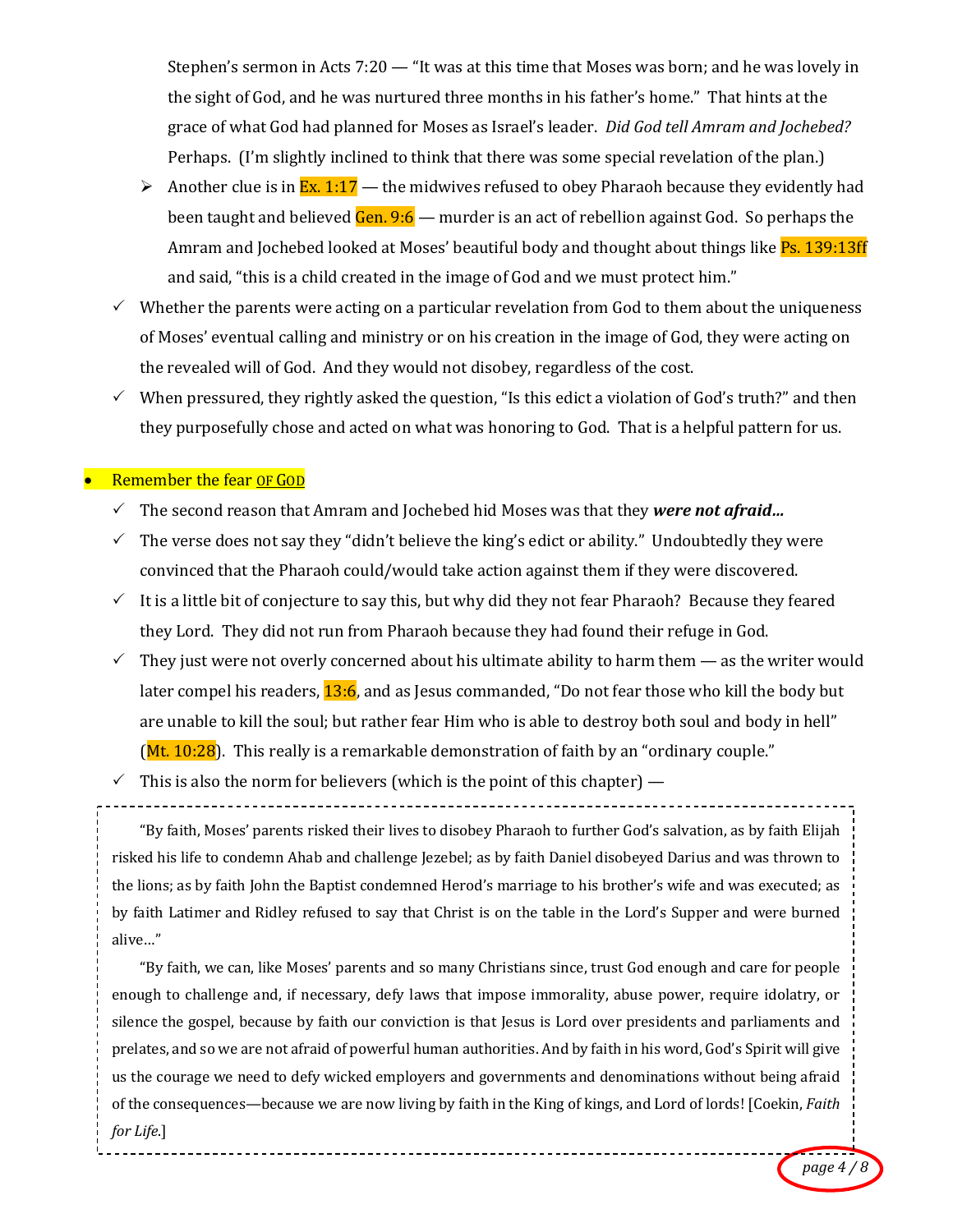- It should also be noted that this same kind of faith was clearly instilled in Moses (Heb. 11:27) a reminder that our children (and others) are watching for the quality of our faith. We can have an influence that far surpasses what we might imagine when we live faithfully to the Lord.
- $\checkmark$  Summary of v. 23: when Moses' parents hid Moses, they were acting **by faith**
	- > They trusted that God would protect the child, even when Moses was discovered by Pharaoh's daughter.
	- $\triangleright$  *They trusted that God would protect the faith of Moses in Pharaoh's household* as an adopted child of Pharaoh's daughter.
	- $\triangleright$  They believed that it was better to obey God even if they were discovered and suffered the consequences of their rebellion against the government.
	- $\triangleright$  They believed in the ability of God to ultimately preserve them when external pressures were *tempting them to obey government and disobey God.* (And note their "ordinariness" — Moses gives the names of the midwives  $(1:15)$ , but not his parents. All can obey and trust...

## **2.** Choose to Believe Christ When INTERNAL DESIRES Tempt You to Disobey (v. 24-26)

- The rest of this section is about the faith of Moses himself  $(4x$  it says **by faith**, **v**. 24, 27, 28, 29).
	- $\checkmark$  **When he had grown up** points to another circumstance and makes it clear that now he was demonstrating his own faith in God; his parents' faith had become his faith. He was following the same pattern in them, though he had largely been trained in the home of Pharaoh (which is a good reminder that God can train His people even in unlikely and adverse circumstances).
	- $\checkmark$  This event is also remembered by Stephen and he tells us it happened at about age 40 (Acts 7:23). These are the actions of a mature man, consciously and intentionally making godly decisions.
	- $\checkmark$  He refused to be called the son of Pharaoh's daughter refers to the episodes beginning in Ex. 2:10 — defending the Israelite who was being beaten  $(2:11-14)$  and then fleeing to Midian  $(2:15ff)$ .
	- $\checkmark$  While there likely would have been consequences for Moses killing the Egyptian, the writer of Hebrews suggests that there was something else going on in Moses mind/heart that preceded that action, and the writer gives us several lessons for dealing with temptation and staying faithful  $-$

## Remember your spiritual **AFFILIATION** (vv. 24-25a)

- $\checkmark$  The key word/idea in v. 24 is that Moses *refused* to be called *the son of Pharaoh's daughter*.
	- $\triangleright$  The word has the idea of having disdain for something. It is a clear and unequivocal denial. "That is not who I am...I am *not* Pharaoh's grandson, and not even an Egyptian."
	- $\triangleright$  But in rejecting (by choice) his adoptive heritage he is also saying that he is giving up all the rights and privileges that come with being a grandson to Pharaoh.
	- $\triangleright$  We are not completely certain of the identity of his adoptive "mother," but it could be that this was Hatshepsut, who later became co-regent with her brother; it would have been possible that Moses himself was in line to become Pharaoh after her; and he gave it up.

*page 5 / 8*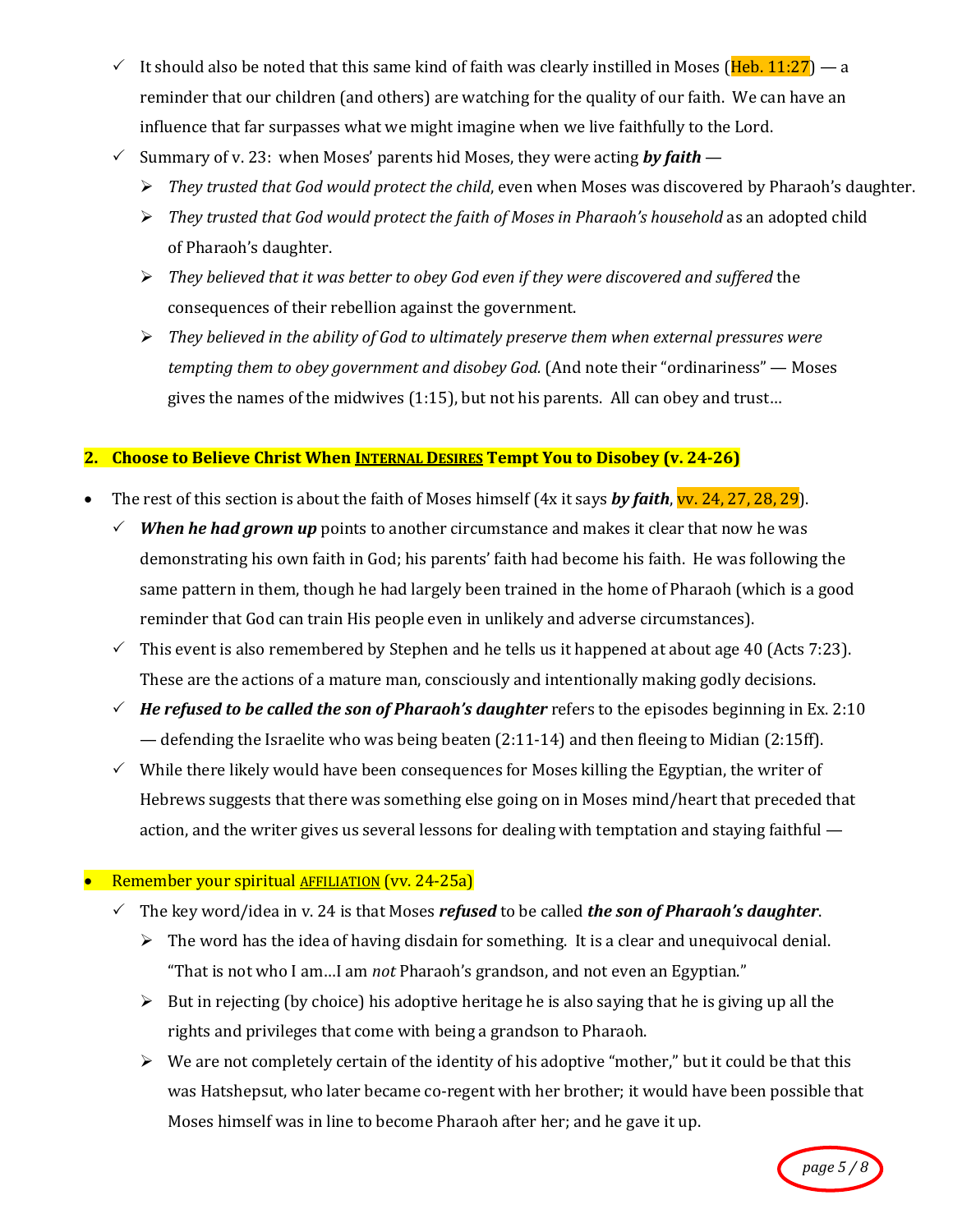- $\triangleright$  It would have been so enticing to be drawn to that royal position. The internal desire for ease, power/authority, wealth, and position had to be tremendous. Moses *refused* it all (intentionally).
- $\checkmark$  Not only did he refuse identity with Pharaoh, but he embraced identity with *the people of God*.
	- $\triangleright$  The reference is to God's chosen people, Israel which was enslaved to Egypt at the time.
	- $\triangleright$  So Moses gave up a royal position to identify with a slave's position.
- The writer is even more explicit in v. 25 that this was Moses' choice *choosing…ill-treatment*.
	- $\triangleright$  We know what kind of treatment Moses might have expected to receive (Ex. 1:11-22) and likely worse as one who had been in the "inner circle"  $-$  he would be perceived as a traitor.
	- > The word *ill-treatment* is suggestive of the kind of suffering that often comes from *being identified with God and Christ* (<mark>Acts 5:41</mark>; <mark>2 Cor. 1:5-7</mark>; Phil. 1:29; 1 Th. 3:4; 2 Th. 1:5; <mark>1 Pt. 2:19–</mark>  $23$ ; 4:13;  $5:10$ ). We need to remember the call and expectation of suffering (Jn. 15:18).
	- $\triangleright$  He *chose* suffering. It was not thrust on him, but he volitionally made this decision after careful deliberation. His choice was not accidental and no one made it for him; he knowingly embraced suffering. [That is not to say that we must choose suffering, but it is to say that sometimes when we choose to obey Christ, we will also be choosing suffering. We do not always need to run to suffering (it's often acceptable to escape persecution); but we should not be fearful of it.]
- $\checkmark$  Though he was raised as an Egyptian and as a member of Egypt's royal family, Moses was not internally attracted to that prestige. He refused all the allurements that went with that identity and willing chose and embraced his identity as a follower of God.

## Remember that  $sin's$  pleasures are **PASSING** (v. 25b)

- $\checkmark$  It's easy to think of *the pleasures of sin* in this verse as generic kinds of licentious living (e.g., Gal.) 5:19-21). And certainly those kinds of sins might have been available in Pharaoh's court.
- It seems that the writer is thinking of something more specific: once he was aware of his identity with the Israelites and of God's favor on his life (Acts 7:20), for him to align himself with Pharaoh and the Egyptians would have been sin. He would have enjoyed the pleasures of governmental authority and "glories" *at the expense obeying God's call* on his life, which made it sin (*Js. 4:17*).

"Moses might have argued to himself that he could do much more for the Israelites by remaining in Pharaoh's court and using his influence there on their behalf than by renouncing his Egyptian citizenship and becoming a member of a depressed group with no political rights. But for Moses to do this, when once he had seen the path of duty clear before him, would have been  $sin$  — the crowning  $sin$  of apostasy, against which the recipients of this letter needed so insistently to be warned. Even if (as some have imagined) the crown of Egypt was within Moses' reach had he remained where he was, and his name had been perpetuated in history as the greatest and wisest of the rulers of that land, he would never have attained such a reputation as he did by making the great refusal." [Bruce]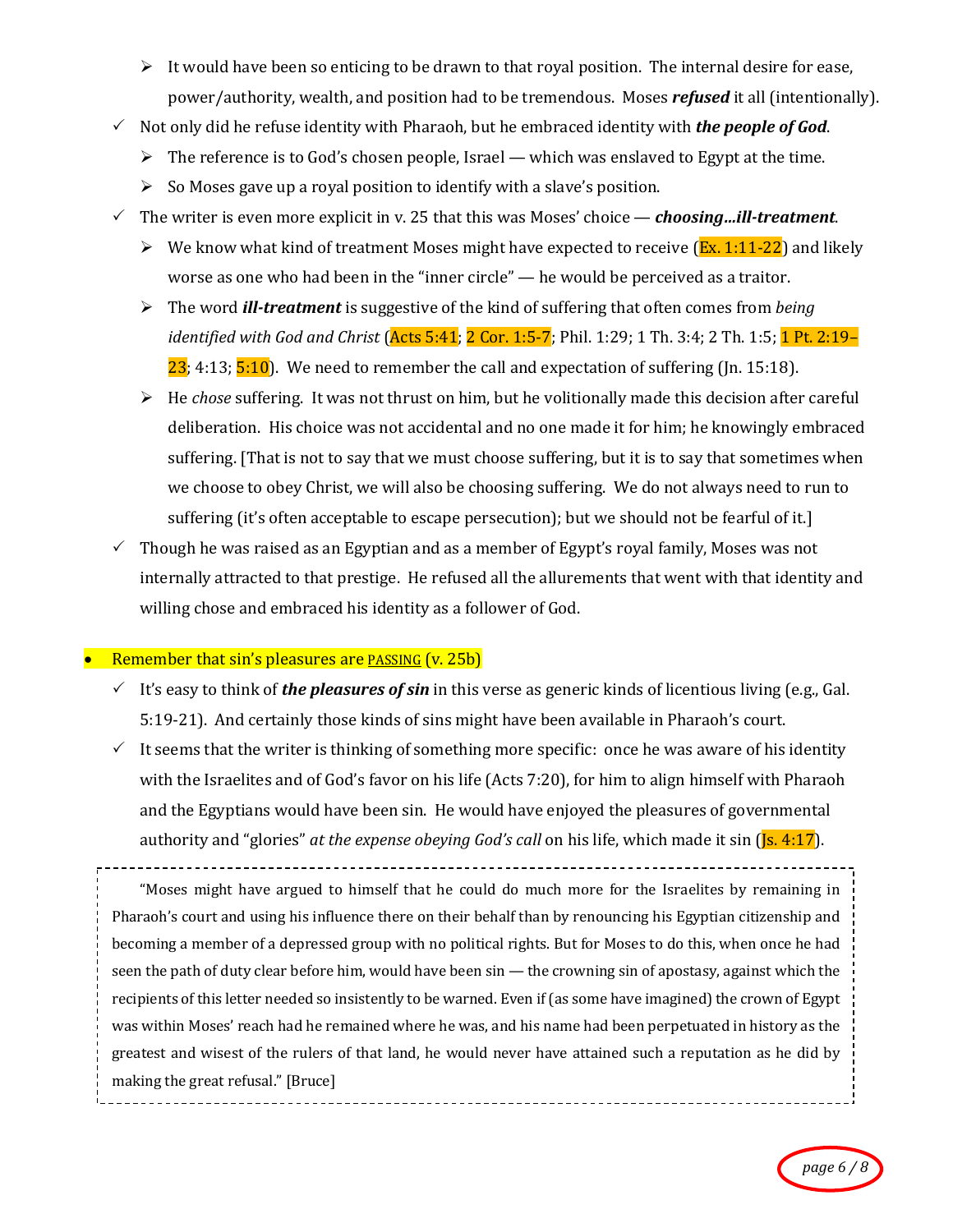- $\checkmark$  Everything he would have experienced in that position would have been "enjoyable." There are *pleasures* in sin — that's what makes it tempting to us: we think of the "fun" of it.
- $\checkmark$  But no matter how great the pleasure of sin, it is always **passing**. It is always short (even if it lasts for decades, in comparison to eternity, it is always short). It will always fade. It will always be lost.
- $\checkmark$  "Any seeming good [in sin] is both deceptive and fleeting." [MacArthur]
- $\checkmark$  There is no (ultimate) pleasure in avoiding the call of God and shirking our spiritual duties.
- $\checkmark$  That's what Moses remembered and that's what kept him faithful to God. And we will likewise maintain our faithfulness when we remember the passing nature of sin's pleasure when tempted.

# Remember that the world's rewards are PASSING  $(v. 26a)$

- $\checkmark$  He also refused the *treasures of Egypt* he considered them to be of minimal value.
- It should be noted that during this era, Egypt was at the height of its strength and wealth:
	- $\triangleright$  Egypt made 16 campaigns in Western Asia, turning Syria-Pal. into an Egyptian province.
	- $\triangleright$  "The wealth, religious influences and captured peoples from Canaan entered Egypt."
	- $\triangleright$  Ultimately there was an alliance with northern Mesopotamia that strengthened Egypt and gave her great peace and worldwide superiority and power.
	- $\triangleright$  During this timeframe, many beautiful temples and buildings were built, and nations like Babylon came to Egypt for gold. (We have seen some of Egypt's wealth in the tomb of Tutankhamen, who reigned shortly after this time period.)
	- $\triangleright$  "The increasingly splendid temples of the gods enjoyed rich endowments in land and settlements in Egypt and abroad, and a goodly share of the spoils of conquest."[*ZPEB*]
- $\checkmark$  Moses refused all this wealth and position. Why? Because it too was passing it did not compare to the eternal treasure of Christ.
- $\checkmark$  Do you know the saying, "All that glitters is not gold?" Well, "all that's gold is not gold." It may pass the test of being the most refined gold, but it won't carry its value into eternity (gold in Heaven is just blacktop and paving material, Rev. 21:21).
- $\checkmark$  When we see the "rewards" of earthly enticements, we need to ask, "Is this going to last?..."
- $\checkmark$  Moses could come to these conclusions because of one final principle...

# • Remember the RICHES of Christ's rewards  $(v. 26b)$

- $\checkmark$  The writer tells us that Moses accepted the *reproach of Christ* because he was *looking to the reward* of Christ.
	- In fact, the writer is even stronger, Moses *considered* he made a careful inquiry. He was not impulsive but made reasoned decision after evaluating the options.
	- $\triangleright$  And his choice was "give me *the reproach of Christ*" he willingly embraced the accusations, insults, and persecution that came from following Christ  $(e.g., In. 15:18)$ .